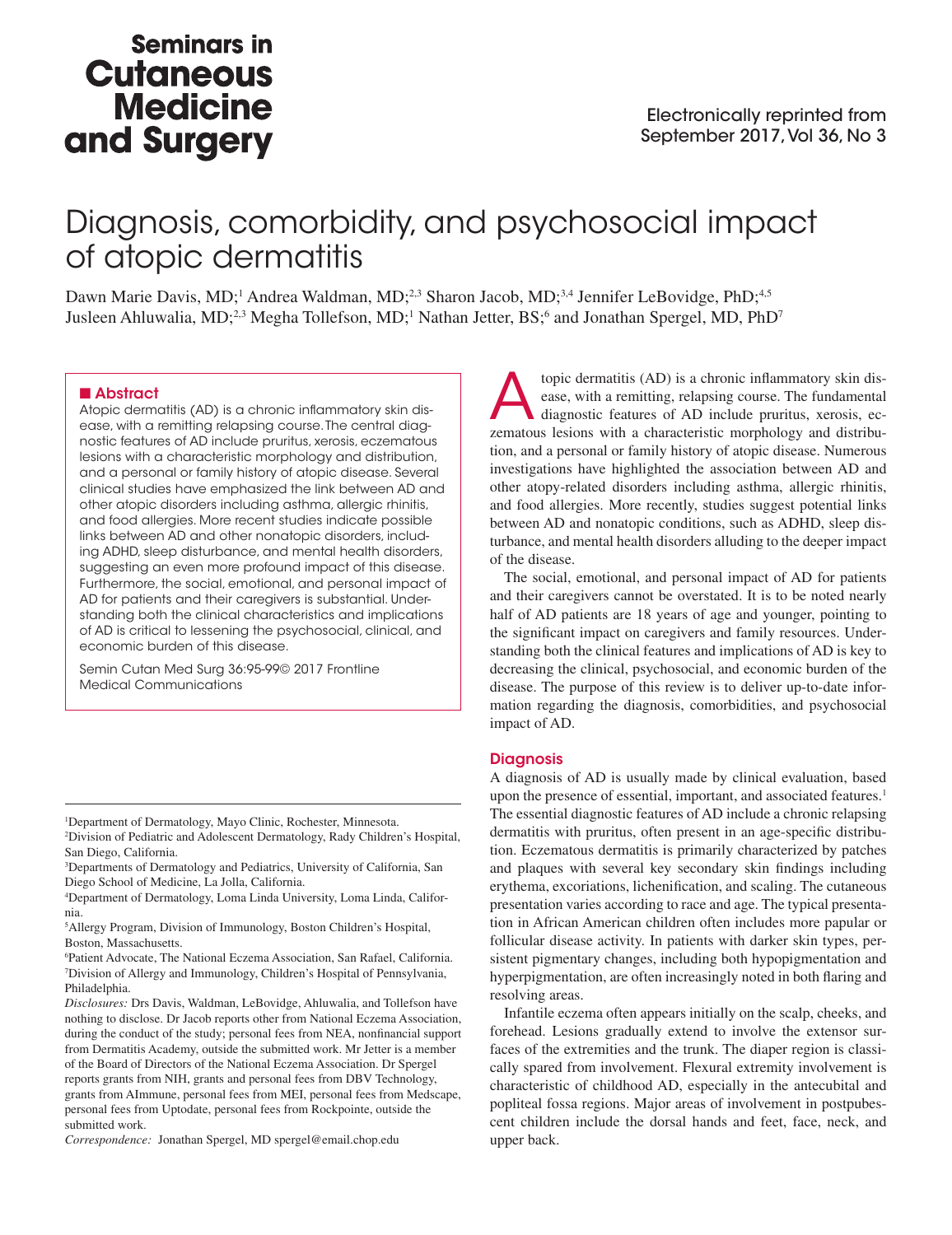Other features of AD, often present yet not required for diagnosis, include early age of onset, IgE reactivity, xerosis, and personal or family history of atopy. Commonly associated clinical findings that may aid in the diagnosis include dermatographism, keratosis pilaris, hyperlinear palms, periorbital changes (including Dennie Morgan folds), perifollicular accentuation, and pityriasis alba. The diagnosis of AD is further contingent upon the exclusion of other skin conditions including contact dermatitis, psoriasis, seborrheic dermatitis, and other cutaneous diseases that may present with eczematous eruptions.<sup>1</sup>

#### Differential diagnoses

Distinguishing AD from other eczematous eruptions may be difficult, as several diagnoses may occur in conjunction with, and/ or complicate, AD. The clinician should suspect an alternative diagnosis if pruritus is absent, the distribution of the rash is atypical, or conventional therapeutic management is ineffective despite |patient compliance.

#### Allergic contact dermatitis

Allergic contact dermatitis (ACD) is a dermatologic disorder characterized by a type IV delayed-type hypersensitivity reaction to low molecular weight haptens that come into contact with the skin and easily penetrate its barrier. Increasingly recognized, many children are becoming sensitized to contact allergens found in skin care products, prescription and over-the-counter medications, and clothing. A recent systematic review encompassing 1,507 positive United States pediatric patch tests identified 10 allergens responsible for a substantial portion of pediatric ACD. In descending order, tixocortol pivalate (a corticosteroid), propylene glycol, methylchlorisothiazolinone (MCI)/methylisothiazolinone (MI), formaldehyde, cocamidopropyl betaine, lanolin, benzalkonium chloride, fragrance and Balsam of Peru, neomycin, and nickel were identified as the most common contact allergens in the pediatric population.2

Allergic contact dermatitis may occur independently of AD; however, it is more common in AD patients. The affected skin is erythematous and pruritic, as in AD. The distribution of the eruption is helpful in differentiating between AD and ACD. Contact dermatitis should be suspected in patients with eczematous dermatitis atypical in location, geometric or symmetric in distribution, unresponsive to therapy despite compliance, or worsened by standard of care therapies. It should also be suspected in older patients (with or without a history of atopy) who develop new-onset localized, or airborne-pattern eczematous dermatitis. Identification of offending agents via patch testing, and subsequent avoidance, can put ACD into remission and improve management of AD. Avoidance of contact allergens in patients with AD is considered a mainstay of therapy.

#### Seborrheic dermatitis

Seborrheic dermatitis is a common skin eruption in infants, adults with schizophrenia or Parkinson's disease, and elderly patients. This condition predominantly involves the scalp, eyebrows, nasolabial crease, central chest, and groin. The etiology of seborrheic dermatitis is postulated to result from an inflammatory reaction to the proliferation of *Malassezia* yeast on the cutaneous surface.3 Often confused morphologically with AD, the characteristic lesions are waxy, orange to red, scaly patches. Both AD and seborrheic dermatitis frequently begin in the first 8 to 12 weeks of life, and may appear simultaneously or overlapping in the same distribution.4 Initial presentation of both AD and seborrheic dermatitis characteristically occurs on the scalp. The diaper region is commonly involved in infantile seborrheic dermatitis, whereas it is classically spared in infantile AD. Unlike the dry, adherent scale of AD, the scale of seborrheic dermatitis is typically greasy. The absence or minimal concern of pruritus further differentiates seborrheic dermatitis from AD, for which pruritus is prominent.

#### **Psoriasis**

Psoriasis, a common eruption affecting 4% of the US population,<sup>5</sup> affects both children and adults. This condition is defined by sharply circumscribed, erythematous plaques with a characteristic silvery-white adherent scale and a predilection for the extensor surfaces, scalp, umbilicus, genitalia, and gluteal cleft. Infants notably present with facial, or diaper-region involvement. Psoriasis is linked to obesity, hypertension, cardiovascular disease, insulin resistance, and smoking.6-8 Psoriasis-eczema overlap (often called psoriasiform dermatitis) is characterized by either a mixture of the 2 lesions or by intermediate morphology. Distinguishing features of psoriasis include minimal or absent pruritus, positive Auspitz sign (pinpoint bleeding upon removal of scale), and Koebner phenomenon (appearance of new lesions on areas of cutaneous injury or friction). A distinctive clinical finding of psoriasis is nail involvement, including fine pits, thickening, and yellow discoloration. Family history of psoriasis and associated joint pain further supports the diagnosis; however, these findings are present in less than one-third of psoriasis cases.

### Periorificial dermatitis

Periorificial dermatitis is a common facial eruption in children and adult females and is often misdiagnosed as AD or acne. The condition is characterized by pinpoint erythematous papules and pustules, erupting around the mouth (sparing the vermillion border), chin, nasolabial folds, and glabella. Similar to AD, this rash often initially responds positively to topical corticosteroids (TCS), with recurrence upon cessation of TCS use. Two further distinguishing factors of periorificial dermatitis include lack of pruritus and cutaneous findings limited to the face. Treatment with topical metronidazole or sodium sulfacetamide lotion and/or oral cycline antibiotic for several weeks is the mainstay of therapy and often leads to complete resolution.<sup>9</sup>

#### **Ichthyoses**

Ichthyoses represent a group of congenital disorders of keratinization, with abnormalities in skin production and desquamation. These disorders can present independently or in association with AD. Ichthyoses are characterized by excessive fine to course, light grey, adherent, dry scales. The first cutaneous manifestations of ichthyoses typically appear between 2-6 months of life and progressively increase until puberty. The scales are accentuated on the lower extremities, especially the shins, and often have the appearance of fish scales. Hyperlinearity of the palms and soles of ichthyosis is frequently seen. Unlike AD, patients typically do not present with pruritus, erythema, or skin inflammation.<sup>10</sup>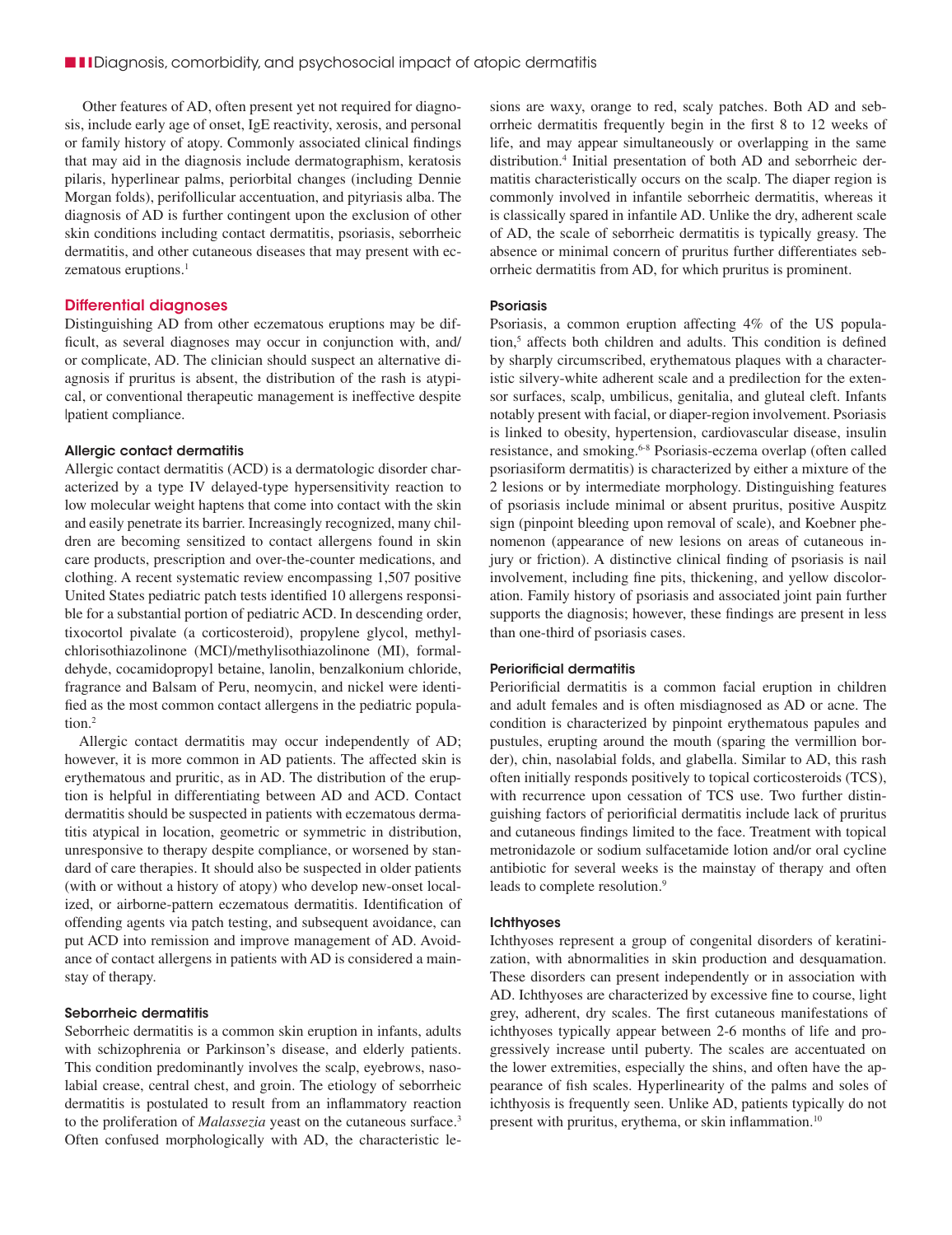#### Netherton syndrome

Netherton syndrome, a rare ichthyosis due to SPINK5 gene mutation, may present in infancy with a pruritic eczematous dermatitis that is refractory to conventional therapies. The typical skin manifestations of Netherton syndrome during infancy consists of severe erythroderma and prominent scale. By the age of 1-2 years, these individuals present with lesions characterized by erythema and a characteristic double-edged scale (ichthyosis linearis circumflexa). This condition may be life-threatening, due to associated dehydration, and failure to thrive. The presence of abnormal, short, brittle hair shafts, known as trichorrhexis invaginata, is pathognomonic. Due to the high risk of systemic absorption of topical corticosteroids in these patients, it is critically important to rule out Netherton syndrome prior to initiating therapy in infants with failure to thrive and eczematous dermatitis.<sup>11</sup>

## Nutritional deficiencies

Nutritional deficiencies, resulting from poor nutritional intake, malabsorption, or impaired end organ function, can present as eczematous dermatitis. Decreased zinc and biotin availability, usually due to either malabsorption or decreased intake, manifest as welldemarcated, orange, waxy plaques around the mouth and anterior genitalia. Most cases are due to either zinc or biotin deficiency and appear prior to 1 year of age. Patients with zinc deficiency (acrodermatitis enteropathica) may also develop diarrhea and emotional lability. Low serum zinc and alkaline phosphatase levels support this diagnosis. Biotin or multiple carboxylase deficiency can be distinguished by the development of anemia, lethargy, and/or seizures. Zinc and biotin supplementation leads to immediate reversal of symptoms.

#### Immunodeficiencies

Immunodeficiencies, including severe combined immunodeficiency (SCID), Wiskott-Aldrich syndrome (WAS), and Hyper IgE syndrome, may manifest with specific constellations of cutaneous findings, including eczematous rash with pruritus. A comprehensive immunologic evaluation should be considered in infants and children with eczematous dermatitis and a history of chronic, recurrent infections or failure to thrive.

#### Mycosis fungoides

Mycosis fungoides, the most common form of cutaneous T-cell lymphoma (CTCL), is often diagnosed via biopsy after a presumed dermatitis or tinea infection fails conventional therapies. Clinical examination varies from erythematous scaly patches and plaques to poorly circumscribed hypopigmented or hyperpigmented macules. Presentation in the pediatric population is rare, but an increasing incidence in children has been documented in recent years.12 Key differentiating factors include later onset, weight loss, and lack of atopy.

#### Tinea

Tinea, or ring worm, characteristically manifests as erythematous, well-demarcated annular erythematous plaques with peripheral scale and central clearing. This dermatophyte infection increases in incidence with age, and commonly presents on the hands, feet, and genitalia. Skin scraping for fungal hyphae is the gold standard for definitive diagnosis. The misdiagnosis of tinea may lead to inappropriate treatment with TCS, resulting in an initial dampening of cutaneous inflammation. When topical therapy is discontinued, however, the pruritus and inflammation worsen, leading to additional steroid application. This results in a slow extension of the original infection with an altered appearance, known as tinea incognito.<sup>13</sup>

#### **Scabies**

Scabies, infestation of the *Sarcoptes scabeii* mite, presents as a localized or diffuse reaction characterized by red papulovesicles with excoriations. The dermatitis can also manifest as nodules, urticarial wheals, and pustules. Often pronounced in the intertriginous regions and interdigital webs, this condition typically spares the face (except in young infants). Insidious onset of intense pruritus that is particularly prominent at night is reported by most patients. Diagnosis is made via mineral oil prep of skin scrapings of linear burrows, and identifying mites or eggs on microscopic exam.

## **Comorbidities**

While the skin is the characteristic organ affected in AD, there is increasing recognition that AD is a skin disease with subsequent comorbidities and psychosocial ramifications for the patient and their support network. Numerous investigations have supported the relationship between AD and infectious, atopic, systemic, and psychosocial comorbidities.

#### Infectious comorbidities

The high frequency of infectious complications in individuals with AD flares is commonly recognized and documented in the literature.14,15 The majority of secondary skin infections are bacterial and result from the increased prevalence of *Staphylococcus aureus* colonization in AD patients. Recent clinical investigations document *S. aureus* colonization in up to 90% of actively affected and 76% of nonaffected skin in AD patients.14 This sharply contrasts with the 2%-25% frequency of colonization in nonatopic controls.14 Rates of Methicillin-resistant Staphylococcus aureus (MRSA) vary by community.15 Honey-colored crusting, pyoderma, and weeping classically distinguish the skin lesions of *S. aureus* infection. A substantial number of AD superinfections (up to 16%) are linked to Group A Streptococcus (GAS) infection.<sup>16</sup> Children with GAS superinfection have a higher frequency of more serious infectious manifestations, including hospitalization, fever, and facial involvement.16 AD patients also are at a higher risk of developing disseminated viral infections, including molluscum contagiosum, herpes simplex virus, and *Coxsackie virus A6*. 17

#### Food allergy, allergic rhinitis, and asthma

Patients with AD and a family history of allergic disease may develop a typical sequence of other atopic diseases, including food allergy (FA), asthma, and allergic rhinitis, referred to as the "atopic march."18 By age 3 years, nearly 66% of AD patients in a large-scale clinical investigation reported one or more additional forms of atopy (asthma, FA, or allergic rhinitis), and the presence of additional atopy-related conditions directly correlated with poor AD control. In all, 71% of the 66,270 AD patients investigated developed an additional atopy-related condition, and 38% reported concomitant asthma and allergic rhinitis.18 Patients with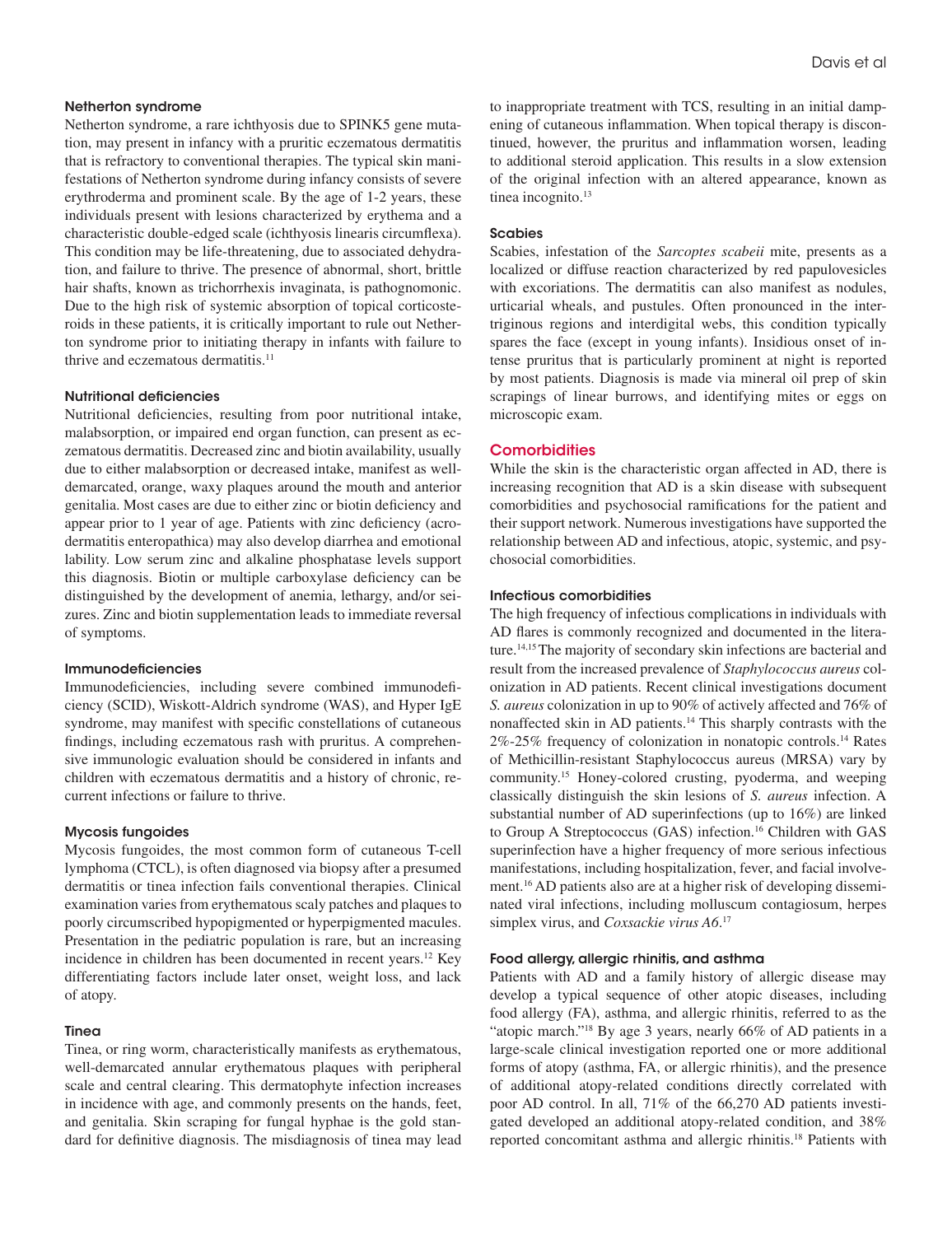filaggrin mutations have an added risk of developing other atopyrelated disorders—especially asthma and peanut allergy.19 This association suggests that defects in epithelial barrier function may contribute to the development of allergic sensitization and/or systemic immune responses, resulting in the development of additional atopic disease.

Exposure to food allergens through the impaired skin barrier may lead to sensitization and possible food allergy in AD patients. Higher rates of IgE sensitization are documented in children with AD, which may be assessed through skin prick or serum IgE testing. Most of these cases do not represent true IgE-mediated food allergy, defined as "an adverse health effect arising from a specific immune response that occurs reproducibly on exposure to a given food."20 The rate of true IgE-mediated food allergy development in 2 large clinical investigations of infants with mild to moderate AD in the US was approximately 15%.21 This rate increased to approximately one-third in infants with moderate to severe AD.<sup>21</sup> The most common food allergens documented in children with AD include egg, milk, peanut, soy, and wheat.

Allergic sensitization in older children and adolescents with AD more commonly involves reactivity to aeroallergens rather than food allergens. Similar to food allergy in younger children, sensitization to aeroallergens occurs more often in AD patients with moderate to severe disease. The clinical significance of aeroallergen sensitization is variable. The most common aeroallergens include animal dander, dust mites, fungi, and pollen. One clinical study documents a 69% incidence of sensitization against aeroallergens at 5 years of age among individuals with early onset AD by 3 months of age.<sup>18</sup>

Several clinical investigations have highlighted the increased incidence of asthma and allergic rhinitis in AD patients. Depending on the study, up to 80% of children with AD will develop allergic rhinitis and/or asthma. A clinical investigation at Tucson Children's Hospital revealed an elevated risk of asthma development among children with AD who wheeze during the first 3 years of life (OR, 2.4), versus healthy controls.<sup>22</sup> Thus, it appears that early atopy may be a critical risk factor for asthma development in children who develop airway obstruction at a young age. A systemic review of 13 cohort studies documented a 30% rate of asthma development in children with atopic dermatitis.<sup>23</sup> This trend of increased asthma development among AD patients continues into adulthood. A clinical investigation of 291 patients revealed an elevated risk of asthma development in adulthood (OR, 3.2) among patients with a history of atopic dermatitis during childhood.24 Furthermore, the severity of AD is exponentially correlated to the development of asthma, as increased severity score was found to be directly associated with a higher frequency of asthma in 1 clinical investigation.25 Finally, the concomitant presentation of clinically proven food allergy and AD at greater than 12 months of age correlated with a 67% rate of subsequent asthma development, providing further evidence of the atopic march.<sup>18</sup>

#### Nonatopic comorbidities

Recently, several associations between AD and nonatopic comorbidities have been suggested in the literature. The most frequent comorbidity documented is sleep disturbance, affecting up to 60% of AD patients.26 Furthermore, sleep disturbance may lead to neurocognitive impairment, hindering peer relations and school performance.28 Numerous studies involving AD children also reveal a significantly increased frequency of concurrent ADHD and additional psychiatric disorders.27-30 Schmitt et al initially revealed a relationship between AD and ADHD, finding a significant association between the 2 conditions in the first population-based study. $27$ Subsequently, a large-scale review of 6 similar studies suggested a strong link between AD and ADHD symptoms, independent of environmental factors and concurrent atopic disease.<sup>28</sup> Several clinical investigations document a positive correlation between AD severity and ADHD development.<sup>28,29</sup> Furthermore, several studies highlight an association between AD and autism, anxiety, depression, conduct disorder, and suicidal ideation.30-32 Similar to the ADHD investigations, a positive correlation between AD severity and concomitant mental health disorders is strongly suggested.<sup>31,33</sup>

Emerging evidence for several systemic comorbidities including obesity, hypertension, and cancer, is highlighted in several studies, but these associations are controversial and require further investigation.32,34,35 Given the numerous comorbidities linked with AD, a comprehensive assessment and a multidisciplinary therapeutic approach is warranted.

#### Psychosocial impact

AD has a significant negative impact on patient and caregiver quality of life, with commonly reported areas of greatest impact including itching and scratching, sleep disturbance among both patients and parents, embarrassment about the skin, time burden, and parent-child stress associated with skincare.<sup>36</sup> Patients experience self-consciousness about the appearance of the skin, as well as avoidance of everyday activities (eg, swimming, wearing shorts) or being seen in public during a flare.<sup>37</sup> More than  $25\%$ of patients have experienced bullying because of AD, with higher rates for children (39%) and those with severe disease (33%). Reactions from others, such as staring or fear of contagion, are common.38 Approximately 40% of adult patients report that their social relationships are affected, and 50% report a negative impact on sexual relationships.37,38 Financial burden associated with AD is significant and includes both direct costs such as physician visits, prescriptions, and over-the-counter treatments, as well as indirect costs such as patient and caregiver absenteeism from school or work, and reduced productivity.<sup>39,40</sup> Because psychological stress is a known trigger of itch and skin flares among AD patients, the emotional burden of the disease, as well as psychological conditions such as anxiety and depression, can exacerbate the condition, creating a challenging cycle if patients and families do not receive adequate support.

#### **Conclusion**

In conclusion, this article reviews the diagnostic criteria, differential diagnoses, and comorbidities associated with AD. A striking association between AD and atopic, psychosocial, and systemic disorders is highlighted, further emphasizing the importance of a multidisciplinary approach to care and education. Further investigations are warranted to investigate and validate comorbidities in AD.

#### **References**

1. Eichenfield LF, Tom WL, Chamlin SL, et al. Guidelines of care for the management of atopic dermatitis: section 1. Diagnosis and assessment of atopic dermatitis. *J Am Acad Dermatol.* 2014;70(2):338-351. https://doi.org/10.1016/j.jaad.2013.10.010.